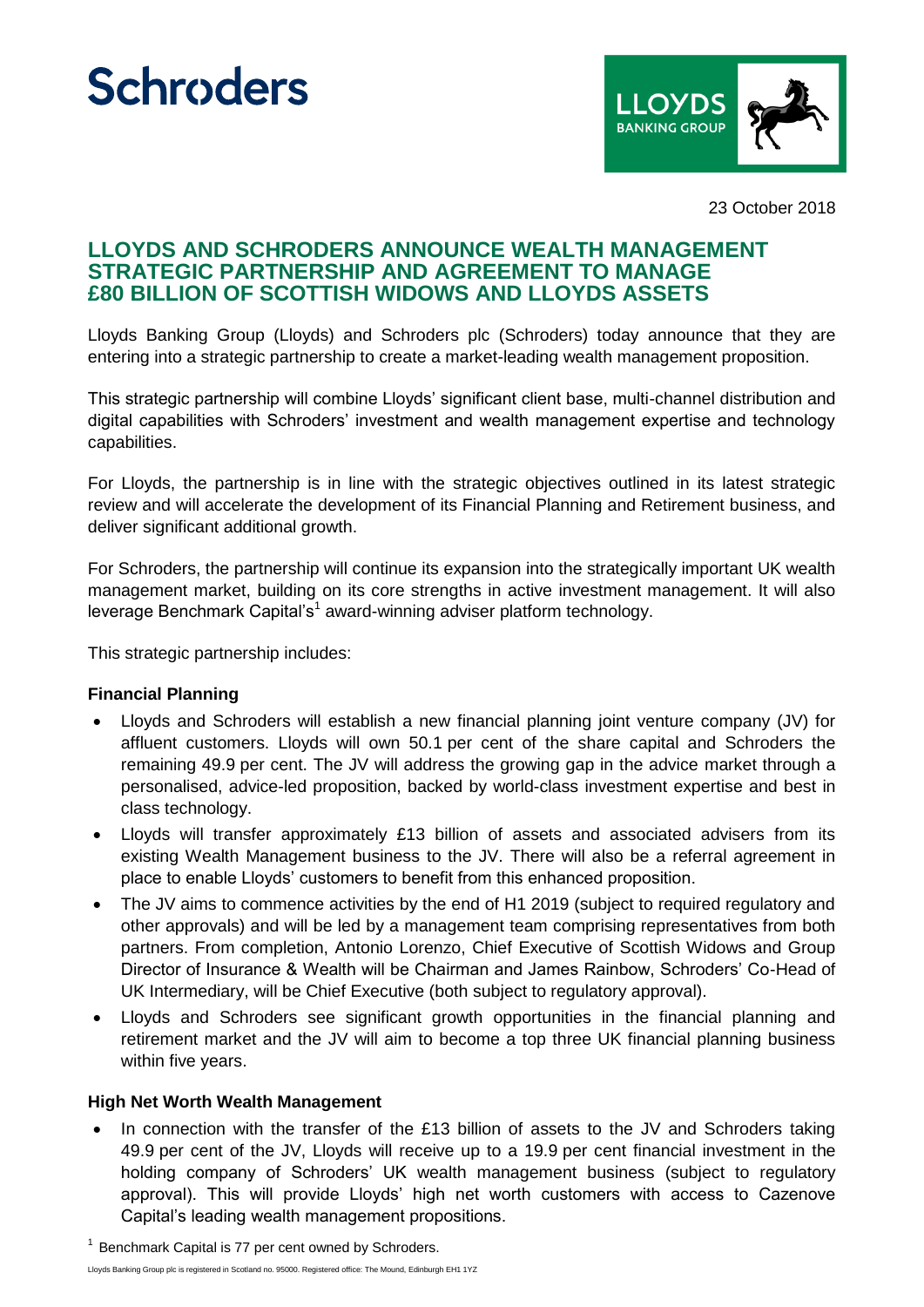- The partnership will provide Lloyds with the opportunity to offer the specialist investment management services of Cazenove Capital to charities and family offices, with which Lloyds has strong relationships via its Commercial Banking Business.
- Lloyds will also transfer approximately £400 million of existing private client assets under management to the Schroders UK wealth management business.

### **Investment Management**

- Schroders will be appointed as the active investment manager of approximately £80 billion of the Scottish Widows and Lloyds insurance and wealth related assets (which includes the £13 billion to be transferred to the JV and the £400 million to be transferred to Schroders' UK wealth management business), following Lloyds' asset management review announced in February 2018. This appointment will be for at least five years.
- Lloyds remains confident in its rights to terminate the current asset management agreements and expects the arbitration process to conclude early next year.
- This appointment will benefit both Lloyds and its customers through providing access to a partner with leading investment management expertise, a stable investment team and strong performance across multiple asset classes.
- This mandate will enhance Schroders' scale in its core areas of equities, fixed income, multiasset and private assets.
- The management of £67 billion of Scottish Widows insurance related assets will commence following conclusion of the current arbitration process with Standard Life Aberdeen or by no later than when the existing contract ends in March 2022.
- The management of the £13 billion of wealth related assets and the £400 million of existing private client assets will transfer to Schroders as soon as possible following the arbitration process, irrespective of the outcome.

Lloyds and Schroders have also agreed to work together and potentially develop other strategic opportunities, including investment propositions and advice for Lloyds' retail customers, for which Schroders would provide active asset management services.

Financial details of the overall transaction are set out in the attached appendix.

António Horta-Osório, Group Chief Executive of Lloyds, said:

"I am delighted to be announcing this exciting partnership with Schroders and the creation of a new market leading wealth management proposition. This provides a strong platform for growth and is a further step in the delivery of our strategic objectives."

Peter Harrison, Group Chief Executive of Schroders, said:

"Wealth management is a strategic priority for Schroders. In combining our award-winning technology and world-class investment expertise with Lloyds' significant client base and digital capabilities, we are creating a strategic partnership which is exclusively focused on the evolving needs of UK savers and investors. I am also delighted that we have been entrusted to manage £80 billion of assets for Lloyds' and Scottish Widows' clients."

Antonio Lorenzo, Chief Executive of Scottish Widows and Group Director of Insurance & Wealth, said:

"The unique combination of two of the UK's strongest financial services businesses will enable us to create a market-leading proposition which will benefit customers. The aim is to become a top three UK financial planning business within five years, given the significant growth opportunities in the financial planning and retirement market combined with the new company's ambitious medium term growth strategy."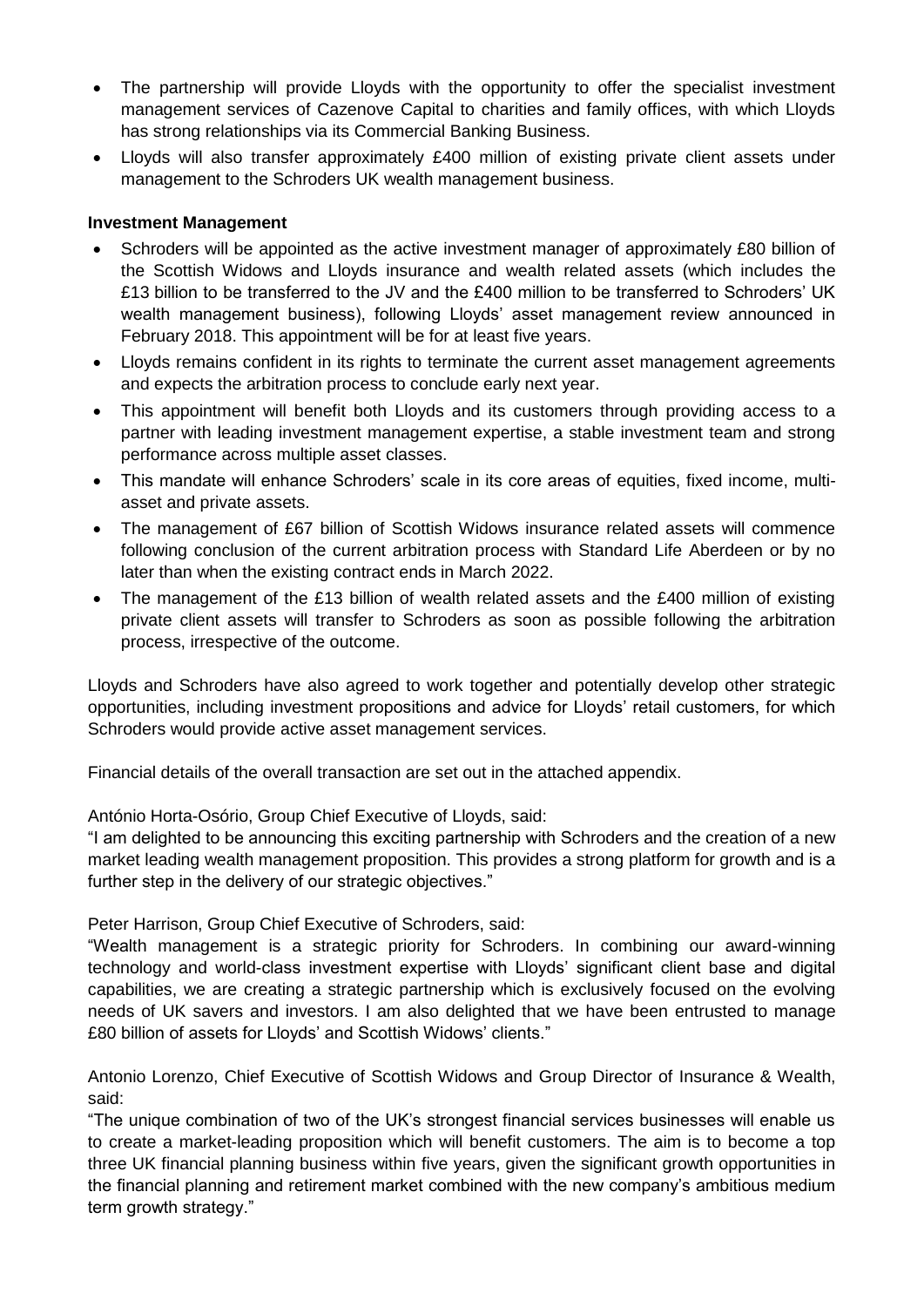### **Appendix**

### **Financial information**

Within this transaction, Lloyds Banking Group will contribute £13 billion of wealth-related assets under management into a new JV, 49.9 per cent of which will subsequently be transferred to Schroders. In addition, Lloyds Banking Group will transfer approximately £400 million of existing private client assets under management to Schroders' UK wealth management business.

The aggregated consideration for these two transfers is approximately £200 million, which will be satisfied through shares representing up to 19.9 per cent of the holding company of Schroders' UK wealth management business (Schroder Wealth Holdings Limited), subject to regulatory approval, and these shares will be retained by Lloyds subject to customary joint venture exit provisions.

The combined profit before tax for the JV and the private client assets being transferred is estimated at c.£35 million for 2018 (c.£130 million income and c.£95 million costs) with gross assets of c.£120 million.

The acquisition by Schroders of 49.9 per cent of the JV is subject to a true-up exercise, involving possible deferred consideration payable in cash, subject to caps, which will be determined after three years depending on the net new business performance of the JV.

The transaction is not expected to have a material financial impact on Lloyds Banking Group in the short term but provides significant growth opportunities in excess of the existing £50 billion target for additional Financial Planning and Retirement assets under administration by 2020.

On completion, Lloyds will recognise its share of profits from its stake in the JV, and from its investment in Schroder Wealth Holdings Limited, in Other Income within the Lloyds Banking Group accounts.

Evercore acted as financial adviser to Lloyds in relation to this transaction.

 $-$  END  $-$ 

For further information:

**Investor Relations** Douglas Radcliffe +44 (0) 20 7356 1571 Group Investor Relations Director [douglas.radcliffe@lloydsbanking.com](mailto:douglas.radcliffe@lloydsbanking.com)

**Corporate Affairs** Matt Smith  $+44$  (0) 20 7356 3522 Head of Media Relations [matt.smith@lloydsbanking.com](mailto:matt.smith@lloydsbanking.com)